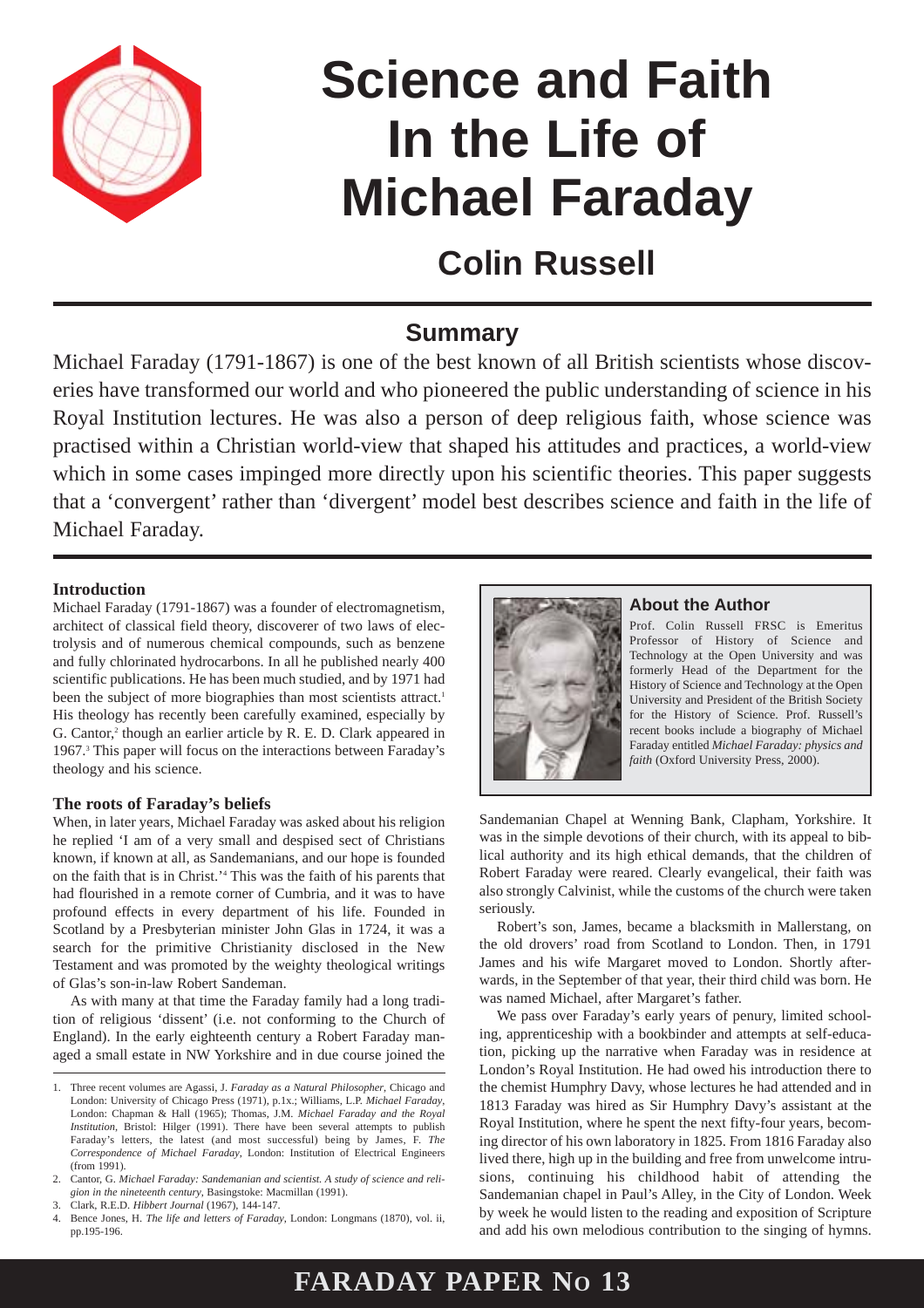Gradually, perhaps imperceptibly, he adopted their values as his own and identified in a deeper way with their community.

The private world of Faraday's home merged inextricably with that of his church. Among the young members of the Sandemanian congregation was Sarah Barnard, daughter of Edward Barnard, elder of the chapel and member of an old Sandemanian family. Realising that he was in love with her, Faraday pursued her with an energy usually reserved for scientific enquiries. He was entirely successful and, on 12 June 1821, they married at the Anglican church of St Faith's in the City of London, where their marriage was registered though there was no religious service.

Within days of the wedding Faraday sought membership of the Sandemanian church, which his wife had joined two years previously. Their marriage may possibly have precipitated his action, though when Sarah asked him why they had not talked about his joining he gave the memorable reply 'That is between me and my God.' Joining the church was, in one sense, the natural conclusion of a process that had begun in childhood, and it meant a very great deal to Faraday. Having been deemed 'to understand and believe the TRUTH, and express a readiness to do whatever Christ has commanded' he received the laying-on of hands, a holy kiss and a hearty welcome into that small fellowship of believers in London.

At home in his private sanctum in the Royal Institution Faraday could relax in perfect contentment and welcome the extended family of the Sandemanian faith. Most Sundays were spent at their church, where the communion service was sandwiched between two other services for teaching and prayer, each often lasting three hours. After such a spiritual marathon there would be time for family reunions, and a further gathering would take place on Wednesday evenings. During the week Michael Faraday would visit other Sandemanians, especially those in need. This became more of a duty after his admission as deacon (1832) and elder (1840), and he gradually became involved in preaching in Sandemanian meetings in London and much further afield. The physicist John Tyndall, no friend of institutional religion but a sympathetic contemporary biographer of Faraday, attributed Faraday's week-day strength to 'his Sunday exercises', adding that 'he drinks from a fount on Sunday which refreshes his soul for the week'.

We must now enquire how this faith reacted with Faraday's science. Two possible models emerge.

#### **A divergent model**

This is a conventional view, that between science and faith a great gulf is fixed. They are two different worlds, divergent entities.

#### In Faraday's own words

There is no philosophy [science] in my religion . . . Though the natural works of God can never by any possibility come in contradiction with the higher things that belong to our future existence, and must with everything concerning Him ever glorify Him, still I do not think it at all necessary to tie the study of natural science and religion together, and in my intercourse with fellow-creatures, that which is religious, and that which is philosophical, have ever been two distinct things.

#### Sir John Meurig Thomas writes:

Serene in the security of his religious conviction, he was untroubled by the apparent conflict between science and religious beliefs. He could excoriate the spiritualists for their naivety of the faith while at the same time accept, as did his fellow Sandemanians, the literal truth of the Bible. Resolute in his pursuit of excellence as a lecturer and dedicated to the attainment of the highest standards of the Royal Institution at Albemarle St, he accepted with equanimity the primitive theological pronouncements of his fellow worshippers in the Paul's Alley Meeting House off Aldersgate St.<sup>5</sup>

In other words scientific practice is kept separate from religious convictions. The picture is that of *separation*.

Geoffrey Cantor has expressed it in a different way. As Faraday descends from the private world of his home to the public world of his lectures 'a mask slips over his face'. For here he is not 'at home' and has to encounter values alien to those of the Sandemanianism that ruled supreme in his private rooms. In so far as many people have a distinction between their private and public lives this is not particularly remarkable. Nor is it surprising that a lecture in the artificial – even stifling – world of the Royal Institution Theatre should be something of a performance, where a 'mask' is necessary and expected.

However there is another element in Cantor's analysis, and that is one of *selectivity*. He goes on to argue that 'in the public domain at the Royal Institution Faraday *avoided* those aspects of the mundane world which were inimical to Sandemanianism'. It is certainly the case that what might be construed as matters of contention like the age of the earth, the universality of the Flood, and the continuity of species are studiously avoided by Faraday. Yet these were all so remote from his immediate projects that they could never have been serious candidates for debate.

So, in separation or in selectivity, Faraday's religion can be seen as divergent from his science. But why should this be? The answer seems to lie in two contemporary movements against which Michael Faraday reacted.

#### *Romantic idealism*

This was a movement that owed much to German *Naturphilosophie*. Its stress on 'unity' was reflected in work by the Romantic poets such as Wordsworth and Coleridge, and there is evidence that the Romantic emphasis on the connectedness of the whole of creation was useful to Faraday in the development of some of his scientific ideas (see below). But where unity was applied to God and man, or to God and the universe, Faraday's Sandemanian faith rose up in disbelief. Moreover the Romantic emphasis on intuition as a route to truth, in religion or in science, was totally incompatible with his understanding of revelation through the Bible or through experiment. So the idea of unity and connection between science and religion was anathema to Michael Faraday.

#### *Natural theology*

This was a specially British phenomenon, as popularised in the writings of Paley and in the Bridgewater Treatises, summarised in the pithy phrase: 'from Nature up to nature's God'. Yet amongst evangelicals it often back-fired, for it seemed to place reason above revelation, nature above Scripture. So when Faraday famously announced 'there is no "philosophy" in my religion' he was denying that scientific knowledge ('philosophy') could illumine religion or lead men to God.

Yet when all this is recognised, problems remain. Strong evidence suggests that Faraday cannot have meant that there was no connection at all between scientific and religious truth. As his biographer Pearce Williams put it, 'his deepest intuitions about the physical world sprang from this religious faith in the Divine origin of nature'.We can now go even further than that and see how that same faith gave meaning, purpose and shape to his whole life, scientific and otherwise. Even his agnostic friend John Tyndall recognised that 'his religious feeling and his philosophy could not be kept apart'<sup>6</sup>. An alternative model seems better to fit the facts.

#### **A convergent model**

Here science and the Sandemanian faith are seen to interact in a variety of ways.

<sup>5.</sup> Thomas, J. M. *op. cit.,* (1), pp. 116-117.

<sup>6.</sup> Tyndall, J. *Faraday as a discoverer*, London: Longmans (1868), p.178.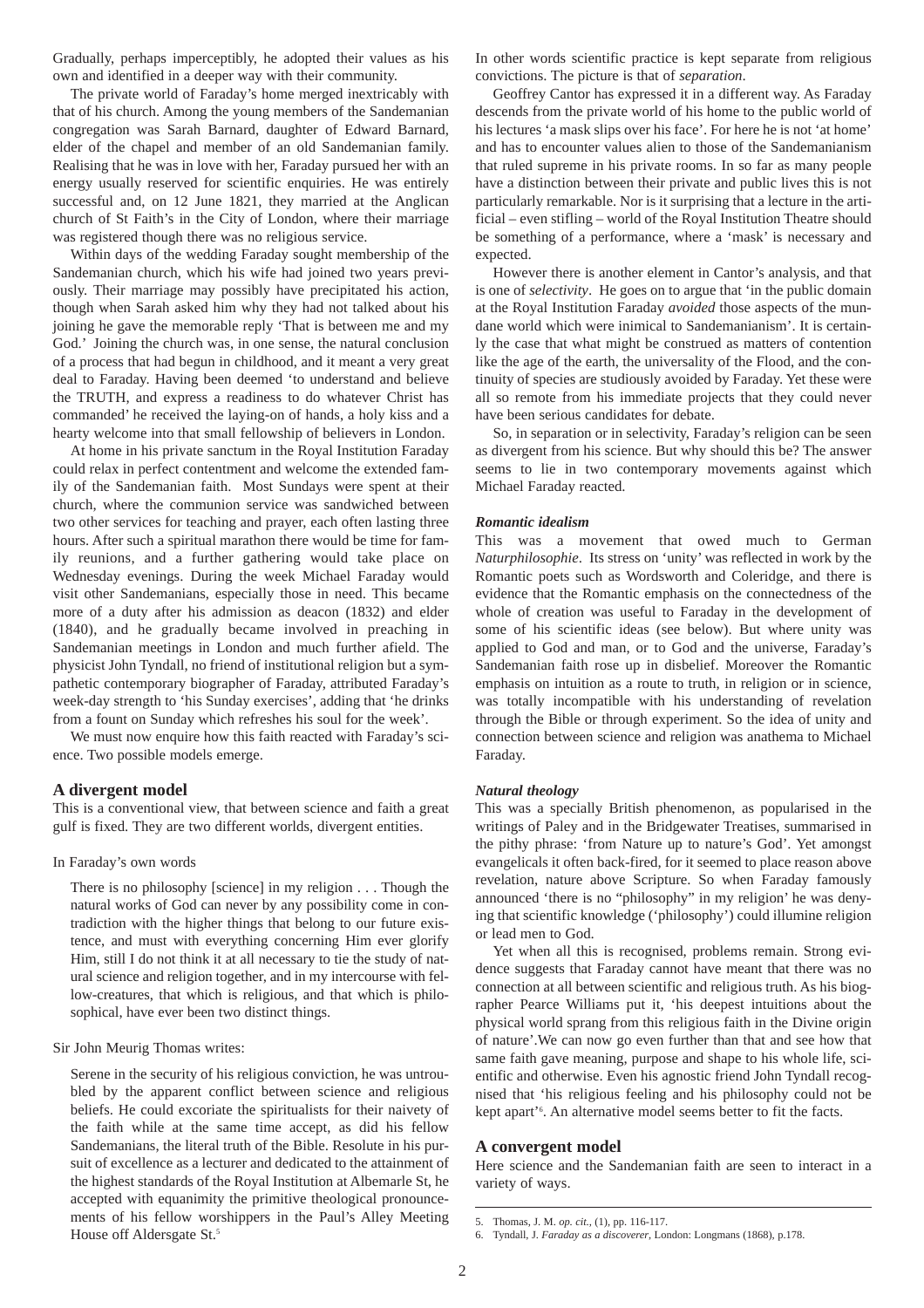#### *(a) Vocation to science*

As a young apprentice Faraday was deeply dissatisfied. The acquisition of book-binding skills, though worthy in itself, was never going to fulfil a need of which he was rapidly becoming aware. Working in an environment with books all around him he began to long for knowledge, for an encounter with truth about nature, just as his Sandemanian faith assured him of access to truth about God. Though he did not put it quite like that, it was as though Sandemanianism and science could be twin partners in an enterprise that had been recommended long ago by Francis Bacon who wrote of the two 'books' of Scripture and nature. Many years later Faraday himself spoke of 'the book of nature' that was 'written by the finger of God'.7 There is a striking isomorphism between Faraday's science and his faith that only a convergent model can accommodate.

One aspect of Faraday's vocation to science was his exercise of superb experimental skills.<sup>8</sup> Tyndall remarked that he was 'the greatest experimental philosopher that the world has ever seen'. These skills may have derived from the manipulative abilities of his blacksmith father, skills to which Faraday was keen to pay tribute. In a more general sense, Sandemanianism encouraged the manual arts, perseverance *and* a spirit of intellectual enquiry.

#### *(b) Concepts of science*

It is always notoriously difficult to prove a connection between metaphysical beliefs and the cognitive parts of science. Yet there are two examples from the science of Michael Faraday where such links are highly probable.

#### *Field theories*

For many years Faraday had been pursuing his inquiries into current electricity and into magnetism. He had been dogged by questions as to how the influences, electric or magnetic, were actually transmitted. There were two fairly common kinds of explanation that he rejected. One was that of material atoms like those proposed by the chemist John Dalton. The other was the old doctrine of action-at-a-distance: bodies are attracted to one another without any intermediate bodies to pass on the effects down a chain, as it were. Eventually Faraday came to his theory of 'fields', which were some kind of mechanical agencies to transport energy across a distance.

Possibly he was also indebted to some similar ideas proposed by the eighteenth century Italian mathematician R. J. Boscovich. But in addition to that 'secular' input there may have one from theology also. Some years ago a document was discovered in the Library of the Institution of Electrical Engineers, a private memorandum by Faraday, never intended for publication, written in order to clarify his ideas on atoms and fields. Unlike his published papers it contains several references to God, one of which wondered whether God could not as easily put 'power' round *point centres* as he could about material *nuclei*. His theology of an all-powerful God led him to the idea of point centres and thus of fields around them. Professor Trevor Levere of Toronto, who discovered this document, remarked that these new ideas 'fitted in with the world picture imposed by his religion'9 . Thereafter, as another commentator put it, 'Faraday was, quite literally, at play in the fields of the Lord.'10

#### *Paramagnetism of gases*

Faraday also addressed the theory that *all* substances not actually paramagnetic (i.e. not readily aligning themselves when placed within a magnetic field) should show diamagnetic behaviour instead (i.e. the tendency to lie at right angles to the magnetic axis). So what applied to solids and liquids should also apply to gases. Early results were disappointing but Faraday seems to have been stimulated by a discovery by the Italian scientist Michele Bancalari in 1847 of diamagnetism in flames (which are, after all, burning gases). After repeating much of Bancalari's findings, he showed that many common gases were diamagnetic, but that oxygen was considerably paramagnetic. This surprise result was used to formulate a theory of the earth's magnetism that used the fact of oxygen's paramagnetism. Though mistaken, this theory seemed to confirm once again the great inter-connectedness of the whole universe scanned by science. Partly this may have been a Romantic legacy, but Pearce Williams was probably right when he wrote: 'His strongly held belief in the unity of the forces of matter . . . revealed his faith in the harmony of creation brought about by the beneficence of the Creator' who made the whole universe to work together in harmony.<sup>11</sup>

#### *(c) Communication of science*

Faraday was one of the great science communicators of all time, in the early days taking lessons in elocution. By avoiding conventional mannerisms of rhetoric or convoluted logic he was in fact reproducing the style of the best preachers in his Sandemanian church (who showed none of the flourishes of even the greatest preachers like Wesley). He wrote full notes and prepared in great detail. Those scientists today who regret their own inability to communicate effectively would do well to take note of the technique of Michael Faraday. Above all they should read his *Chemical history of a candle* (1860-1).

Let just one regular member of his audience speak for all:

No attentive listener ever came away from one of Faraday's lectures without having the limits of his spiritual vision enlarged, and without feeling that his imagination has been stimulated to something beyond the expression of physical facts.

#### *(d) Application of science*

#### *Chemistry*

In the early nineteenth century chemistry was seen as a great benefactor of mankind, and Faraday was to find that highly congenial to his Sandemanian faith. He spoke of the 'gifts of God' bestowed for human benefit, of nature operating 'for our good' and of the application of scientific laws to add to human welfare. The greatest English chemist of his day, he undertook many small-scale analyses for industry, and was much in demand for his chemical services outside the Royal Institution.

#### *Trinity House*

In 1836 Faraday was appointed scientific adviser to Trinity House (the authority that managed Britain's lighthouses). He was consulted on ventilation; electric lights; heating oils, etc. His energy was inexhaustible. Even in 1860, when he was sixty-nine years old he reported:

On Friday I again went to Dover. . . hoping to find the roads clear of snow; they were still blocked up towards the lighthouse, but by climbing over hedges, walls and fields, I succeeded in getting there and making the necessary enquiries and observations.

Science had to be applied for the benefit of society, in this case upon the high seas. He was acutely aware of human frailty as well as of the grandeur of nature, both strong emphases in the book of

<sup>7.</sup> Cantor, G. *op. cit.*, (6), p.200.

<sup>8.</sup> One remarkable case was his isolation of benzene by distillation of whale oil. Recent work has established that the mixture contains over 300 chemical compounds, many of which Faraday was able to separate: Kaiser, R. *Angew. Chem.Int. Edn*. (1968), **7,** 345. 9. Levere, T.H. *British Journal for the History of Science* (1968) 4, 95-107.

<sup>10.</sup> Berman, M. *Social change and scientific organization*, London: Heinemann (1978), p.162.

<sup>11.</sup> Williams L.P. *op. cit.*, (1), p. 396.